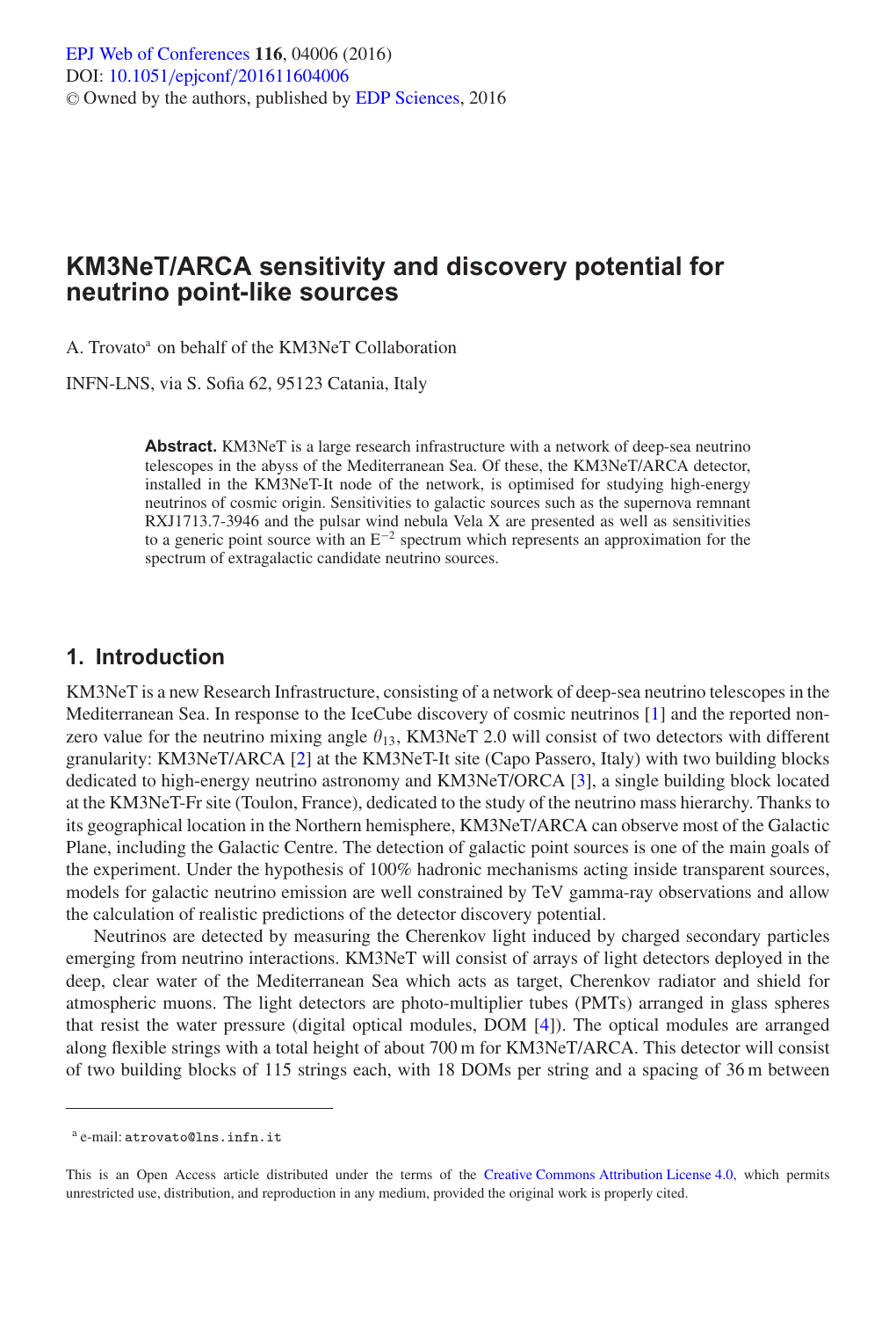DOMs. The footprint will be roughly circular with an average distance between strings of about 90 m. Each block will have a volume of about  $\sim 0.5 \text{ km}^3$ .

## **2. Simulation codes and analysis**

The software used in this work [\[5](#page-3-4)] provides a complete simulation for neutrinos of all flavours with energy in the range  $10^2 - 10^8$  GeV, including their interaction in the medium [\[6](#page-3-5), [7](#page-3-6)], the propagation of the emerging secondary particles [\[8\]](#page-3-7), the light generation and propagation in water and the detector response. The depth and the optical water properties measured at the KM3NeT-It Capo Passero site are used [\[9\]](#page-3-8). Background light due to the presence of  ${}^{40}$ K in salt water has been also simulated.

The neutrino induced events can be divided into two classes, track-like and cascade-like events, each class requiring a specific event reconstruction. Only the results of the track analysis will be reported here. The reconstruction algorithm for track-like events used in this work is described in [\[10](#page-3-9), [11\]](#page-3-10). The angular resolution, calculated as the median angle between the reconstructed muon direction and the generated neutrino track, is about 0.2◦ at 10 TeV.

In point source searches, the simulated events are analysed through statistical techniques to look for an excess around the source position. Indeed, the neutrino signal from a cosmic source needs to be identified among the large background of atmospheric muons and neutrinos, produced by the interaction of primary cosmic rays with the atmosphere. The atmospheric neutrino event rate is calculated assuming the Honda et al. [\[12\]](#page-3-11) conventional atmospheric model, the Enberg et al. [\[13\]](#page-3-12) prompt component and adding a correction due to the cosmic rays knee on the neutrino spectrum as described in [\[14\]](#page-3-13). Atmospheric muons are generated with the MUPAGE event generator [\[15](#page-3-14)]. Atmospheric muons can be rejected by selecting only upward-going events, which can be only produced by neutrinos, the only particles that can traverse the whole Earth without being absorbed. This rejection requires a reliable determination of the zenith angle. For this reason beside a zenith angle cut, a cut on the goodness of fit criterion of the reconstruction is applied. Atmospheric neutrinos are an unavoidable background but a key for a possible discrimination against cosmic neutrinos is their different spectrum, which is softer than the expected spectrum of cosmic neutrinos.

The discovery potential, that is the signal flux required to obtain an observation at a given significance level (e.g.  $5\sigma$  or  $3\sigma$ ) with  $50\%$  probability [\[16](#page-3-15)], has been taken as a figure of merit of the telescope performance. The method used considers two hypotheses: the hypothesis that data consist only of background and the hypothesis that signal events are present in the data in addition to the background. The likelihood of obtaining the data given each hypothesis is calculated, and the ratio of likelihoods, or equivalently the log of the likelihood ratio, serves as test statistic [\[11,](#page-3-10) [17\]](#page-3-16). Having Probability Density Functions (PDF) that describe the distribution of signal and background events as a function of a given variable x,  $PDF_{\text{sig}}(x)$  and  $PDF_{\text{bkg}}(x)$ , the likelihood ratio can be written as:

$$
LR = \sum_{i=1}^{n} log \frac{\frac{n_{sig}}{n} \times PDF_{sig}(x_i) + \left(1 - \frac{n_{sig}}{n}\right) \times PDF_{bkg}(x_i)}{PDF_{bkg}(x_i)}
$$
(1)

<span id="page-1-0"></span>where *n* is the total number of recorded events in a given period of time and  $n_{sio}$  is the expected number of signal events in the sample of n events. For each sample LR is maximised as function of  $n_{sig}$  and the maximum value of LR is used as test statistic. The variable x in eq. [1](#page-1-0) is chosen in different ways in the analyses described in the following and will be discussed in each case.

#### **3. Results**

The operation of gamma-ray telescopes have revealed in the last decades a large number of TeV  $\gamma$ -ray sources in our Galaxy associated with Supernova Remnants (SNR) and Pulsar Wind Nebulae (PWN)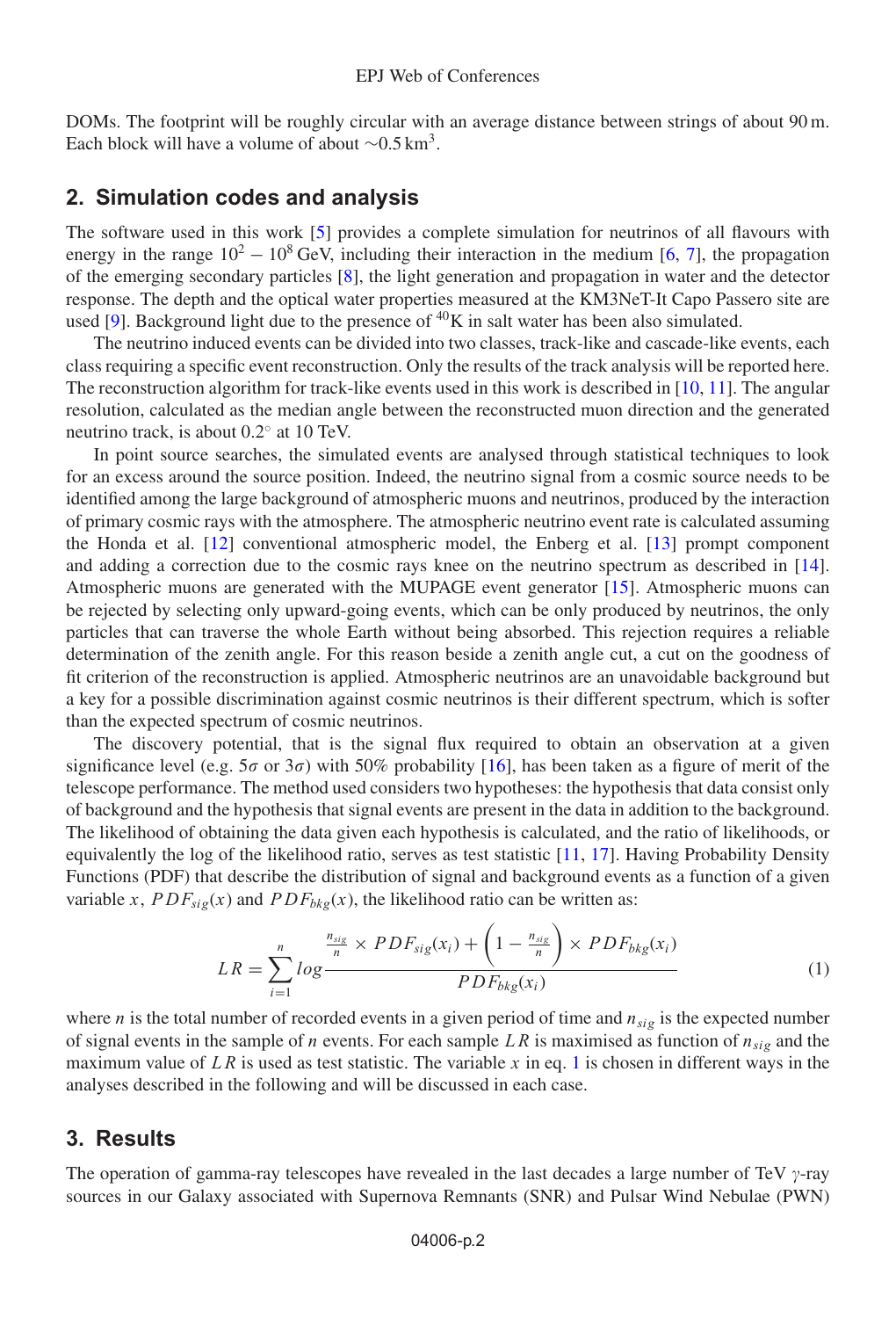<span id="page-2-0"></span>

**Figure 1.** Left: Significance of the RXJ1713.7-3946 (blue line) and Vela X (red line) observation as a function of observation time for the KM3NeT/ARCA detector. Right: KM3NeT/ARCA 5 $\sigma$  discovery flux (red line) per flavor for point sources with an  $E^{-2}$  spectrum as a function of their declination calculated for 3 years of observation time. For comparison also the IceCube 4 years discovery flux [\[23\]](#page-3-17) and the upper limit for the ANTARES detector [\[24\]](#page-3-18) are shown.

that are also promising neutrino sources. In particular, the SNR RXJ1713.7-3946 and the Pulsar Wind Nebulae (PWN) Vela X are at present two of the most intense galactic objects in the high-energy gammaray band and are used here to evaluate the KM3NeT/ARCA performance. In both cases the expected neutrino spectra are calculated from the measured  $\gamma$ -ray spectrum under the hypotheses of a transparent source and 100% hadronic emission.

The young shell-type SNR RX J1713.7-3946 has been observed by H.E.S.S. [\[18](#page-3-19)] and its gamma energy spectrum is measured up to about 100 TeV. Having a declination of  $-39°46'$  it is visible by KM3NeT for about 80% of the time. This SNR has been simulated as an extended homogeneous neutrino source with a  $0.6°$  radius and an energy spectrum parametrised as [\[19\]](#page-3-20):

$$
\Phi(E) = 16.8 \times 10^{-15} \left[ \frac{E}{\text{TeV}} \right]^{-1.72} e^{-\sqrt{E/2.1TeV}} \text{GeV}^{-1} \text{s}^{-1} \text{cm}^{-2}.
$$
 (2)

Vela X is one of the nearest PWN centered at  $RA = 08<sup>h</sup>35<sup>m</sup>$ , DEC =  $-45°36'$ . The VHE  $\gamma$ -ray emission from a circular region of  $0.8^\circ$  around the source centre is reported by H.E.S.S. [\[20](#page-3-21)]. The corresponding neutrino spectrum derived using the Vissani prescription [\[21](#page-3-22)] is parametrised as:

$$
\Phi(E) = 7.2 \times 10^{-15} \left[ \frac{E}{\text{TeV}} \right]^{-1.36} e^{-(E/T \text{TeV})} \text{GeV}^{-1} \text{s}^{-1} \text{cm}^{-2}.
$$
 (3)

The source has been simulated as a flat spatial distribution within a disk of 0.8◦ radius.

Under the assumed hypotheses, the significance of the observation as a function of the observation time for KM3NeT/ARCA has been calculated and is shown in the left panel of Fig. [1.](#page-2-0) In both cases a Boosted Decision Tree (BDT) from the ROOT TMVA package [\[22\]](#page-3-23) has been used and the distributions of the BDT output for the signal and background events are used as PDFs in Eq. [\(1\)](#page-1-0). An observation with 3 $\sigma$  significance is expected with the KM3NeT/ARCA detector after about 2.5 and 4.5 years for Vela X and RXJ1713.7-3946, respectively. The major uncertainty in this calculation is due to the contribution of conventional component of the neutrino flux. This uncertainty, shown as a shaded area in Fig. [1,](#page-2-0) is taken into account assuming a  $\pm 25\%$  variation in the normalization of the Honda et al. flux model [\[12\]](#page-3-11).

The discovery flux is also evaluated for a generic  $E^{-2}$  point source as an approximation for neutrino extragalactic sources. The right panel in Fig. [1](#page-2-0) shows the  $5\sigma$  discovery flux as a function of the point source declination. In this case the PDFs in Eq. [\(1\)](#page-1-0) are functions of the angular distance of the reconstructed track from the source and the number of hits,  $N_{hit}$ , in a space-time correlation with the